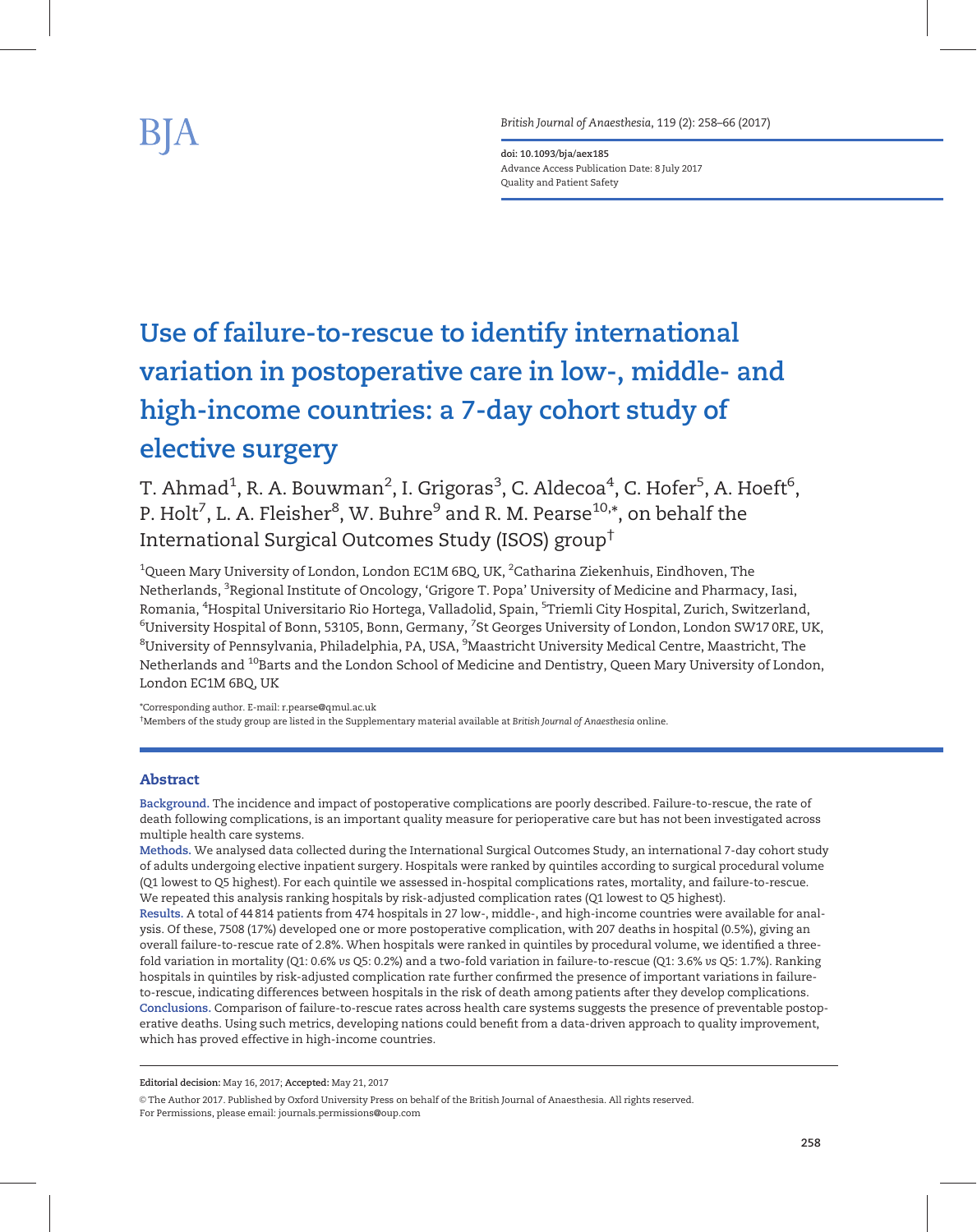Key words: postoperative care, methods; postoperative care, statistics and numerical data; surgical procedures, operative, mortality; postoperative care, methods

# Editor's key points

- The utility of failure-to-rescue as a quality measure for perioperative care was assessed in a secondary analysis of data from the International Surgical Outcomes Study.
- An overall failure-to-rescue rate of 2.8% was found for 44 814 low-, middle-, and high-income country patients undergoing elective surgery in 474 hospitals from 27 countries.
- Failure-to-rescue provides a useful quality measure for international comparisons of health care quality in elective surgery.

Global epidemiological studies suggest that 4.8 billion people are unable to access safe surgical treatments<sup>1</sup> and that at least 143 million additional procedures are required each year, primarily in low- and middle=income countries.<sup>2</sup> <sup>3</sup> However, as health care systems develop to improve access to surgical treatments, the number of patients who suffer postoperative complications will also increase.1 2 Postoperative complications occur frequently and can lead to death or reduce the clinical effectiveness of surgical treatments, as well as increasing costs.<sup>45</sup> Recent commentaries have emphasized that any attempts to extend health care coverage must not occur at the expense of extending safe patient care.<sup>6</sup>

In developed countries, estimates of short-term mortality after surgery vary from 1% to  $4\%$ <sup>7-11</sup> and effective perioperative care is considered essential to safe provision of surgical treatments. Numerous studies have described important variations in survival following surgery.10 12–14 The underlying reasons for these observations are complex, but variations in clinical outcomes after surgery are increasingly used to identify differences in quality of patient care that can affect survival. Failure-to-rescue, defined as the hospital rate of death following a complication, is a metric that has been widely used to identify differences in the quality of perioperative care between hospitals within health care systems. $14-18$  Important determinants of quality of patient care reflected by variations in failure-torescue rates include hospital activity volume, nurse:patient ratios, and training of nursing and medical staff.<sup>19-21</sup> However, there has been no international comparison of the incidence of failure-to-rescue and there is no reported evidence of the use of this metric in low- and middle-income countries. Inclusion of failure-to-rescue data in clinical audits of perioperative care could provide developing nations with an objective measure of quality, allowing hospitals to identify problem areas and share best practice.

We performed a prospective analysis of data collected during the International Surgical Outcomes Study (ISOS), which describe patient outcomes following elective surgery in 27 countries.<sup>22</sup> Our aim was to investigate failure-to-rescue as a metric of health care quality across different health care systems and to establish its utility in improving safety for patients undergoing surgery in low- and middle-income countries, as well as high-income countries.

# Methods

# Project organization

ISOS was a 7-day international cohort study.<sup>22</sup> Regulatory requirements differed between countries, with some requiring research ethics approval and some requiring only data governance approval. In the UK, the study was approved by the Yorkshire & Humber Research Ethics Committee (reference: 13/ YH/0371). Inclusion criteria were all adult patients (age  $\ge$ 18 years) undergoing elective surgery with a planned overnight hospital stay. Each participating country selected a single data collection week between April and August 2014. Patients undergoing emergency surgery, day-case surgery, or radiological procedures were excluded. Only hospitals returning valid data describing  $\geq$ 20 patients and countries with  $\geq$ 10 participating hospitals were included in the analysis. ISOS was registered prospectively with an international trial registry (ISRCTN51817007). Data describing perioperative care facilities were collected for each hospital at the beginning of the study. Data describing consecutive patients were collected until hospital discharge on paper case record forms. Complications were assessed according to predefined criteria and graded as mild, moderate, or severe. $^{23}$  Data were censored at 30 days following surgery for patients who remained in the hospital. A single prospective definition of critical care was used for all countries (a facility routinely capable of admitting patients who require invasive ventilation overnight).

#### Outcome measures

The primary outcome measure was failure-to-rescue, defined as the proportion of those patients who developed a postoperative complication who subsequently died within 30 days of surgery. The online data entry system required investigators to enter data describing the complications experienced by all patients who died. Thus our dataset did not include patients who died without developing a complication. Secondary outcomes were in-hospital rates of complications and mortality within 30 days of surgery.

#### Failure-to-rescue analyses

For the primary analysis we ranked the hospitals into five quintiles (Q1–Q5) according to the volume of surgical procedures performed during the study week. Hospitals with the lowest procedural volume were placed in Q1 and hospitals with the highest procedural volume were placed in Q5. We calculated mortality, failure-to-rescue, and complication rates for each individual hospital and then took the average across all hospitals in each quintile to provide the quintile-specific outcome rates. The rate of critical care admission to treat a complication was calculated as the number of patients admitted to critical care to treat a complication divided by the total number of patients developing complications in that hospital. For the secondary analysis we used a previously described method to group hospitals into quintiles based on their risk-adjusted complication rate.15 The risk-adjusted complication rate for each hospital was calculated using a multivariable logistic regression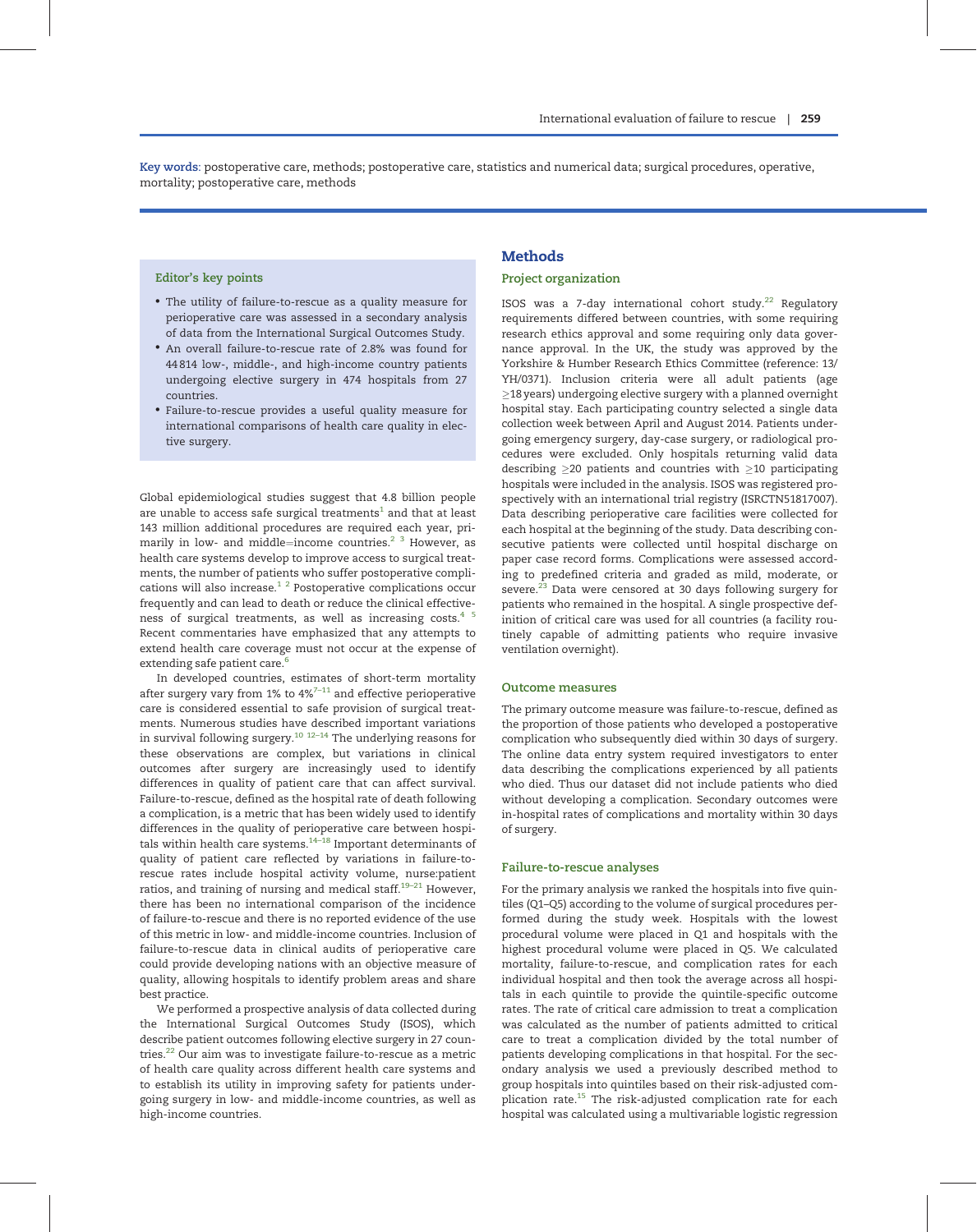model in which the independent variables were age (splines), gender, current smoker, American Society of Anesthesiologists (ASA) physical status score, severity of surgery, surgical procedure category, and presence of ischaemic heart disease, heart failure, diabetes mellitus, chronic obstructive pulmonary disease/asthma, cirrhosis, stroke, and other comorbid diseases (see below) and the dependent variable was postoperative complications. Risk-adjusted rates of complications were calculated from the predicted probabilities generated by this model and then used to rank hospitals into quintiles containing approximately equal numbers of patients. To assess how the outcomes differed across quintiles, we then repeated the same method used in the primary analysis. Data are presented as  $n$  (%), mean (sp), or median [interquartile range (IQR)]. Odds ratios are presented with 95% confidence intervals. All analyses were performed using STATA 13 (StataCorp, College Station, TX, USA).

#### Sensitivity analyses

We have included some additional analyses not included in the original analysis plan. We tested the statistical significance of patterns of patient outcomes across quintiles using the  $\chi^2$  test for trend. We repeated the primary analysis ranking hospitals in quintiles by procedural volume but excluding minor complications. We have included data describing failure-to-rescue rates according to critical care admission in each quintile and patterns of failure-to-rescue in low- or middle- and high-income countries.

### Results

Hospitals in 27 countries and regions participated in ISOS, including Australia, Austria, Belgium, Brazil, Canada, China, Denmark, France, Germany, Greece, Hong Kong, India, Indonesia, Iraq, Italy, Malaysia, Mexico, The Netherlands, New Zealand, Nigeria, Portugal, Romania, Russia, South Africa, Spain, Sweden, Switzerland, Uganda, the UK, and the USA. Fewer than 10 hospitals participated in India, Iraq, and Mexico, and in accordance with the prospective statistical analysis plan, patients recruited in these countries were excluded from the primary analysis. Data describing 44 814 patients from 474 hospitals were included in the analysis. Eight countries were classed as low- or middle-income countries, with 134 participating hospitals. Hospitals had a median of 550 ward beds (IQR 329–850) and 21 critical care beds (IQR 10–38). The median ratio of critical care beds to ward beds was 0.04 (IQR 0.02–0.06). A total of 310 hospitals (66%) were affiliated with a university. Seventyseven per cent of hospitals provided only government-funded health care, 3% only privately funded health care, and 21% of hospitals were funded by both sources.

#### Clinical outcomes

A total of 7508 (17%) patients developed complications in hospital and 207 died before hospital discharge (0.5%), giving an overall failure-to-rescue rate of 2.8%. Of these, 5254 (12%) patients developed a single postoperative complication and a further 2254 (5.0%) patients developed two or more complications. No patients died without a recorded complication. Patient outcomes are presented according to baseline risk factors in Table 1. The median overall hospital stay was 4 (IQR 2–7) days, increasing to 8 (IQR 5–14) days among those patients who developed complications. A total of 4360 patients (9.7%) were admitted directly to critical care after surgery with a mean length of critical care stay of 0.3 (sp 1.7) days. A total of 1233 patients (2.8%) were admitted to critical care to treat a postoperative complication or experienced an extended critical care stay for this reason. Outcomes for patients according to planned admission to critical care immediately after surgery are presented in Table 2.

#### Failure-to-rescue analysis

Table 3 describes hospital factors, process measures, crude patient outcomes, and risk-adjusted patient outcomes for the five quintiles ranked by hospital procedural volume. Complication rates varied from 19% to 11%, mortality varied almost three-fold between Q1 and Q5 (0.6% in Q2 vs 0.2% in Q5), and failure-to-rescue varied two-fold across the quintiles (3.6% in Q1 vs 1.7% in Q5). The risk-adjusted complication rate did not vary much across quintiles, but the risk-adjusted mortality rate varied two-fold (1.6% in quintile 4 vs 3.2% in Q1). The output of the multivariable logistic regression model used to calculate the risk-adjusted complication rate for each hospital is presented in Supplementary Table S1. When hospitals were ranked in quintiles by risk-adjusted complication rate, there was a five-fold variation in crude complication rates between hospital quintiles, from 5.5% in Q1 to 28% in Q5 (Fig. 2). However, the pattern of mortality across quintiles was very different, with much less variation, but failure-to-rescue rates varied more than two-fold, from 1.9% in Q1 and Q5 to 4.2% in Q3.

#### Sensitivity analyses

The results of the sensitivity analyses did not alter overall findings. The trend across quintiles was significant for all patient outcomes (P<0.05,  $\chi^2$  test for trend). The effect of removing minor complications from the primary analysis is presented in Supplementary Figure S1. Patterns of failure-to-rescue across the quintiles for planned admission to critical care and critical care admission to treat a complication are presented in Supplementary Table S2. Data describing failure-to-rescue rates in low- or middle- and high-income countries are presented in Supplementary Table S3.

# Discussion

This is the first large-scale study to investigate failure-torescue following elective surgery in order to provide a global comparison of hospitals in different countries and health care systems. We identified important variations between hospitals in death following postoperative complications (failure-to-rescue) at an international level. Across the entire cohort, 1 in 35 patients who experienced a complication subsequently died without leaving the hospital, for a failure-to-rescue rate of 2.8%. However, when ranked either by hospital procedure volume or by risk-adjusted complication rate, we identified very different patterns of complication rates and mortality, with more than two-fold variation in failure-to-rescue rates between the best- and worst-performing hospitals. Hospitals with the highest complication rates did not have the highest failure-to-rescue rates. These observations suggest differences in the capability of individual hospitals to identify and escalate the care of patients who develop complications after surgery. Failure-to-rescue appears to be an effective metric for identifying the presence of preventable postoperative deaths when comparing health care systems at an international level. The use of failure-to-rescue alongside similar metrics could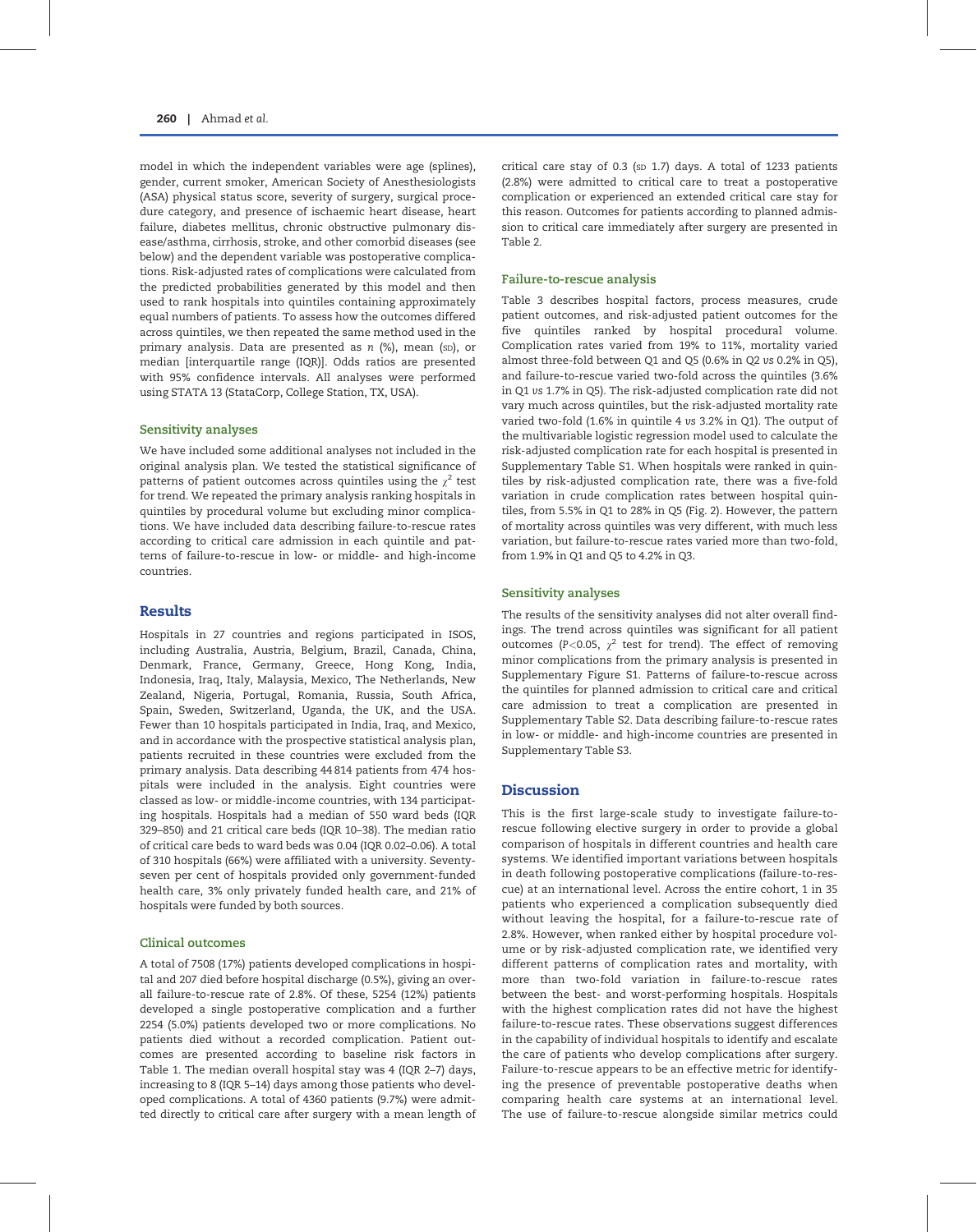Table 1 Baseline patient characteristics. ASA, American Society of Anesthesiologists physical status score; COPD, chronic obstructive pulmonary disease

|                                    | All patients<br>$(n=44841)$ | Patients with<br>complications<br>$(n=7508)$ | Patients with no<br>complications<br>$(n=37306)$ | Mortality in patients<br>with complications<br>(failure-to-rescue)<br>$(n=207)$ |
|------------------------------------|-----------------------------|----------------------------------------------|--------------------------------------------------|---------------------------------------------------------------------------------|
| Age (years), mean (sD)             | 55.3(17.1)                  | 61.8(16.0)                                   | 54.1 (17.0)                                      | 69.1 (13.3)                                                                     |
| Age (years), median (IQR)          | 57 (18-102)                 | 64 (18-100)                                  | 55 (18-102)                                      | 73 (28-93)                                                                      |
| Male, $n$ $%$                      | 20 458 (45.7)               | 3968 (52.9)                                  | 16 490 (44.2)                                    | 121 (58.5)                                                                      |
| Female, $n$ $%$                    | 24,351 (54.3)               | 3539 (47.1)                                  | 20 812 (55.8)                                    | 86 (41.5)                                                                       |
| Smoker (Y/N), n (%)                | 7913 (17.8)                 | 1305 (17.5)                                  | 6608 (17.8)                                      | 47(22.8)                                                                        |
| ASA I, n (%)                       | 11 227 (25.1)               | 848 (11.3)                                   | 10 379 (27.9)                                    | 1(0.5)                                                                          |
| ASA II, n (%)                      | 22 265 (49.8)               | 3005 (40.1)                                  | 19 260 (51.7)                                    | 38 (18.4)                                                                       |
| ASA III, $n$ $%$                   | 10 193 (22.8)               | 3090 (41.2)                                  | 7103 (19.1)                                      | 115 (55.6)                                                                      |
| ASA IV, n (%)                      | 1038 (2.3)                  | 554 (7.4)                                    | 484 (1.3)                                        | 53 (25.6)                                                                       |
| Minor, $n$ $%$                     | 8411 (18.8)                 | 672 (8.9)                                    | 7739 (20.8)                                      | 14(6.8)                                                                         |
| Intermediate, $n$ (%)              | 20 203 (45.1)               | 2494 (33.2)                                  | 17709 (47.5)                                     | 56 (27.1)                                                                       |
| Major, $n$ $%$                     | 16 175 (36.1)               | 4336 (57.8)                                  | 11839 (31.8)                                     | 137 (66.2)                                                                      |
| Laparoscopic surgery, n (%)        | 7087 (15.8)                 | 905 (12.1)                                   | 6182 (16.6)                                      | 16(7.7)                                                                         |
| Surgical procedure category, n (%) |                             |                                              |                                                  |                                                                                 |
| Orthopaedic                        | 9459 (21.1)                 | 1556 (20.9)                                  | 7893 (21.2)                                      | 25(12.1)                                                                        |
| <b>Breast</b>                      | 1538 (3.4)                  | 128(1.7)                                     | 1410 (3.8)                                       | 2(1.0)                                                                          |
| Obstetrics and gynaecology         | 5674 (12.7)                 | 554 (7.4)                                    | 5120 (13.7)                                      | 6(2.9)                                                                          |
| Urology and kidney                 | 4871 (10.9)                 | 720 (9.6)                                    | 4151 (11.1)                                      | 10(4.8)                                                                         |
| Upper gastrointestinal             | 1986 (4.4)                  | 485 (6.5)                                    | 1501 (4.0)                                       | 29 (14.0)                                                                       |
| Lower gastrointestinal             | 3073 (6.9)                  | 748 (10.0)                                   | 2325 (6.2)                                       | 32(15.5)                                                                        |
| Hepatobiliary                      | 2282 (5.1)                  | 366 (4.9)                                    | 1916 (5.1)                                       | 14(6.8)                                                                         |
| Vascular                           | 1599 (3.6)                  | 410 (5.5)                                    | 1189 (3.2)                                       | 15(7.2)                                                                         |
| Head and neck                      | 6510 (14.5)                 | 674 (9.0)                                    | 5836 (15.7)                                      | 12(5.8)                                                                         |
| Plastics and cutaneous             | 1670 (3.7)                  | 244(3.2)                                     | 1426 (3.8)                                       | 5(2.4)                                                                          |
| Cardiac                            | 1716 (3.8)                  | 979 (13.0)                                   | 737 (2.0)                                        | 40 (19.3)                                                                       |
| Thoracic                           | 1157 (2.6)                  | 305(4.1)                                     | 852 (2.3)                                        | 10(4.8)                                                                         |
| Other                              | 3270 (7.3)                  | 328 (4.4)                                    | 2942 (7.9)                                       | 7(3.4)                                                                          |
| Comorbid disease, n (%)            |                             |                                              |                                                  |                                                                                 |
| Ischaemic heart disease            | 4588 (10.3)                 | 1525 (20.3)                                  | 3063(8.2)                                        | 67 (32.4)                                                                       |
| Heart failure                      | 1882 (4.2)                  | 775 (10.3)                                   | 1107 (3.0)                                       | 49 (23.7)                                                                       |
| Diabetes mellitus                  | 5171 (11.6)                 | 1319 (17.6)                                  | 3852 (10.3)                                      | 58 (28.0)                                                                       |
| Cirrhosis                          | 342(0.8)                    | 113(1.5)                                     | 229(0.6)                                         | 10(4.8)                                                                         |
| Metastatic cancer                  | 1706 (3.8)                  | 508 (6.8)                                    | 1198 (3.2)                                       | 36(17.4)                                                                        |
| Stroke                             | 1492 (3.3)                  | 451 (6.0)                                    | 1041 (2.8)                                       | 38 (18.4)                                                                       |
| COPD/asthma                        | 4094 (9.2)                  | 1012 (13.5)                                  | 3082 (8.3)                                       | 40 (19.3)                                                                       |
| Other                              | 18 607 (41.6)               | 4134 (55.2)                                  | 14 4 64 (38.9)                                   | 134 (64.7)                                                                      |
| Cancer surgery                     | 9006 (20.3)                 | 2005 (26.9)                                  | 7001 (19.0)                                      | 70 (34.3)                                                                       |

Table 2 Outcomes for patients according to planned admission to critical care immediately after surgery. Data presented as n (%)

| Outcome                                       | All patients<br>$(n=44814)$ | Patients admitted to critical<br>care immediately<br>after surgery $(n=4360)$ | Patients not admitted<br>to critical care immediately<br>after surgery $(n=39935)$ |
|-----------------------------------------------|-----------------------------|-------------------------------------------------------------------------------|------------------------------------------------------------------------------------|
| Mortality                                     | 207/44 814 (0.5%)           | 105/4360 (2.4%)                                                               | 99/39 935 (0.2%)                                                                   |
| Complication                                  | 7508/44814 (17%)            | 2198/4360 (50%)                                                               | 5270/39935 (13%)                                                                   |
| Critical care admission to treat complication | 1233/7508 (16%)             | 857/2198 (39%)                                                                | 365/5270 (6.9%)                                                                    |
| Failure-to-rescue                             | 207/7508 (2.8%)             | 105/2198 (4.8%)                                                               | 99/5270 (1.9%)                                                                     |

facilitate a data-driven approach to quality improvement in low- and middle-income countries.

The failure-to-rescue metric does not define poor care, rather it is an indicator of where poor care might exist. To be

useful the metric must be applied at the hospital level across large populations, where risk adjustment is more difficult. Interpretation must be cautious, as with mortality and other outcomes that are routinely used to compare the performance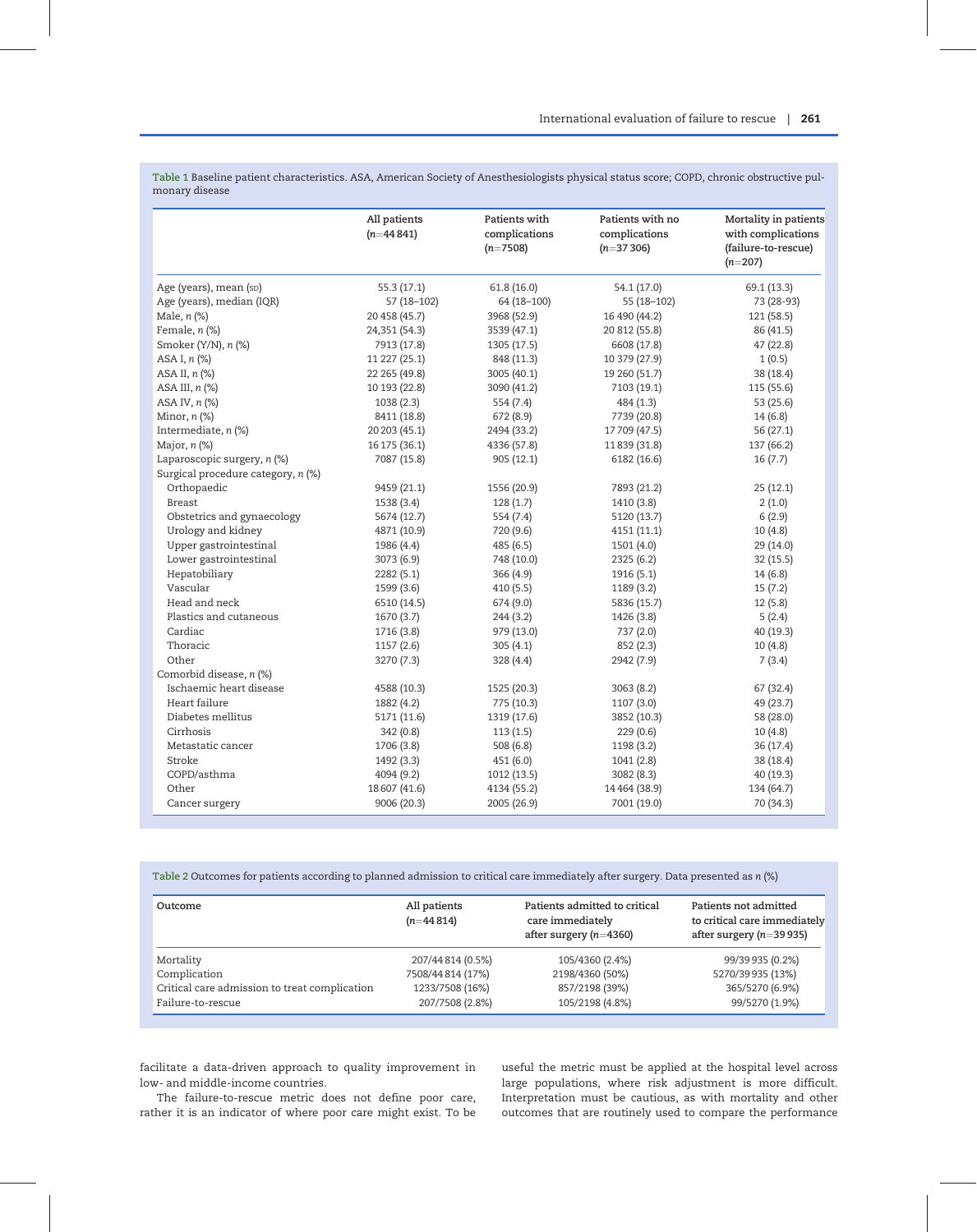Table 3 Comparison of hospital factors, process measures, and patient outcomes for participating hospitals ranked in quintiles according to patient procedural volume

|                                                          | Very-low-volume<br>hospitals $(n=223)$ | Low-volume<br>hospitals $(n=112)$ | Medium-volume<br>hospitals $(n=69)$ | High-volume<br>hospitals $(n=43)$ | Very-high-volume<br>hospitals $(n=19)$ |
|----------------------------------------------------------|----------------------------------------|-----------------------------------|-------------------------------------|-----------------------------------|----------------------------------------|
| Hospital factors                                         |                                        |                                   |                                     |                                   |                                        |
| Hospital beds, median (IQR)                              | 400 (260-600)                          | 600 (400-800)                     | 800 (605-1038)                      | 1010 (800-1230)                   | 2000 (1200-2729)                       |
| Critical care beds, median (IQR)                         | $14(9-24)$                             | $20(13-34)$                       | $36(24-60)$                         | 46 (27-90)                        | 70 (36-115)                            |
| Operating rooms, median (IQR)                            | $10(6-14)$                             | $15(12-20)$                       | $22(16-27)$                         | $24(18-34)$                       | $37(28 - 47)$                          |
| University status, n (%)                                 |                                        |                                   |                                     |                                   |                                        |
| Secondary                                                | 96/209 (46)                            | 35/107 (33)                       | 7/65(11)                            | 3/41(7)                           | 1/19(5)                                |
| Tertiary                                                 | 113/209 (54)                           | 72/107 (67)                       | 58/65 (89)                          | 38/41 (93)                        | 18/19 (95)                             |
| Funding status, $n$ (%)                                  |                                        |                                   |                                     |                                   |                                        |
| Government funded                                        | 165/209 (79)                           | 90/107 (84)                       | 47/65(72)                           | 25/41(61)                         | 11/19 (58)                             |
| Patient funded                                           | 6/209(3)                               | 3/107(3)                          | 1/65(2)                             | 1/41(2)                           | 1/19(5)                                |
| Both                                                     | 38/209 (18)                            | 14/107 (13)                       | 17/65(26)                           | 15/41 (37)                        | 7/19(37)                               |
| Hospitals in low- and middle-<br>income countries        | 61/223(27)                             | 22/112 (20)                       | 17/69(25)                           | 11/43(26)                         | 15/19 (79)                             |
| Process measures                                         |                                        |                                   |                                     |                                   |                                        |
| Post-anaesthetic care unit stay (h),<br>median (IQR)     | $1(1-2)$                               | $1(1-2)$                          | $1(1-2)$                            | $1(0-2)$                          | $1(0-1)$                               |
| Critical care admission directly<br>after surgery, n (%) | 818/8763 (9.3)                         | 916/8971 (10.2)                   | 1033/8932 (11.6)                    | 946/8937 (10.6)                   | 674/8692 (7.4)                         |
| Critical care admission to treat<br>complications, n (%) | 274/9016 (3.0)                         | 248/9118 (2.7)                    | 264/9048 (3.0)                      | 284/8940 (3.2)                    | 163/8692 (1.9)                         |
| Duration of hospital stay (days),<br>median (IQR)        | $3(1-5)$                               | $3(1-5)$                          | $3(1-6)$                            | $4(2-7)$                          | $5(3-9)$                               |
| Patient outcomes                                         | $n = 9016$                             | $n = 9118$                        | $n = 9048$                          | $n = 8940$                        | $n = 8692$                             |
| All complications, n (%)                                 | 1621 (18.0)                            | 1579 (17.3)                       | 1608 (17.8)                         | 1730 (19.3)                       | 970 (11.2)                             |
| Risk-adjusted complication rate, %                       | 20.4                                   | 20.7                              | 18.7                                | 19.5                              | 17.4                                   |
| Infectious complications, n (%)                          | 645(7.1)                               | 575 (6.3)                         | 536 (5.9)                           | 782 (8.7)                         | 550 (6.3)                              |
| Cardiac complications, n (%)                             | 354(3.9)                               | 307(3.4)                          | 385 (4.3)                           | 389 (4.4)                         | 199 (2.3)                              |
| Other complications, n (%)                               | 1049 (11.6)                            | 1069 (11.7)                       | 1081 (12.0)                         | 1089 (12.2)                       | 448 (5.2)                              |
| Death, $n$ $%$                                           | 47(0.5)                                | 58 (0.6)                          | 48 (0.5)                            | 32(0.4)                           | 22(0.3)                                |
| Risk-adjusted mortality rate, %                          | 0.5                                    | 0.7                               | 0.5                                 | 0.4                               | 0.3                                    |
| Failure-to-rescue, %                                     | 3.6                                    | 3.6                               | 2.9                                 | 2.1                               | 1.7                                    |

of health care systems. Failure-to-rescue has been used as an outcome measure for various patient groups, including upper gastrointestinal, gynaecological, liver, colorectal, and aortic surgery, $24-28$  as well as emergency surgery.<sup>29</sup> Traditionally the prevention of postoperative complications has been the primary focus of efforts to reduce mortality after surgery. However, with the advent of large projects designed to improve the quality of perioperative care, we have identified the management of complications as an important opportunity to prevent postoperative deaths. The importance of monitoring quality of care is emphasized by increasing expectations of both patients and regulatory bodies, with growing emphasis on quality-of-care metrics rather than clinical outcomes alone. Overall hospital mortality has limitations as a measure of the quality of patient care, because it does not discriminate between preventable and non-preventable deaths. Failure-to-rescue is considered a robust measure of health care quality because the mortality rate for patients who develop complications more closely reflects the quality of hospital systems for escalating the care of patients experiencing life-threatening physiological deterioration. An effective hospital system will ensure prompt identification of a patient who develops a complication, commencing appropriate treatment, including resuscitation, in order to prevent their death. $14$  Hospitals with the greatest complication

rates do not necessarily have the greatest mortality, indicating the role perioperative care can play in avoiding preventable deaths. Because the metric primarily reflects patient care once complications have developed, it is less sensitive to differences in case mix and the problems associated with inadequate risk adjustment.<sup>14</sup> However, comparisons between hospitals using failure to rescue do rely on accurate monitoring of postoperative complications and consistent coding between different hospitals.<sup>30</sup>

Anecdotally, the term 'failure-to-rescue' has led to reluctance among some clinicians to accept this metric because of the perception of implicit criticism. Nonetheless, this measure is now recognized as an important marker of quality of care for surgical patients and has been used, in particular, to assess the effect of nurse staffing levels.<sup>20</sup> Studies of failure-to-rescue rates have identified substantial variations between hospitals within countries and/or specific subgroups of surgical patients.<sup>15-18</sup> The current data now confirm the relevance of failure-to-rescue as a quality measure for international comparisons of health care, including low-, middle-, and high-income countries.

A failure-to-rescue rate of 2.8% was lower than previous reports, which may have been more focused on more severe complications and major surgery, $1531$  whereas the current analysis included all complications in all patients undergoing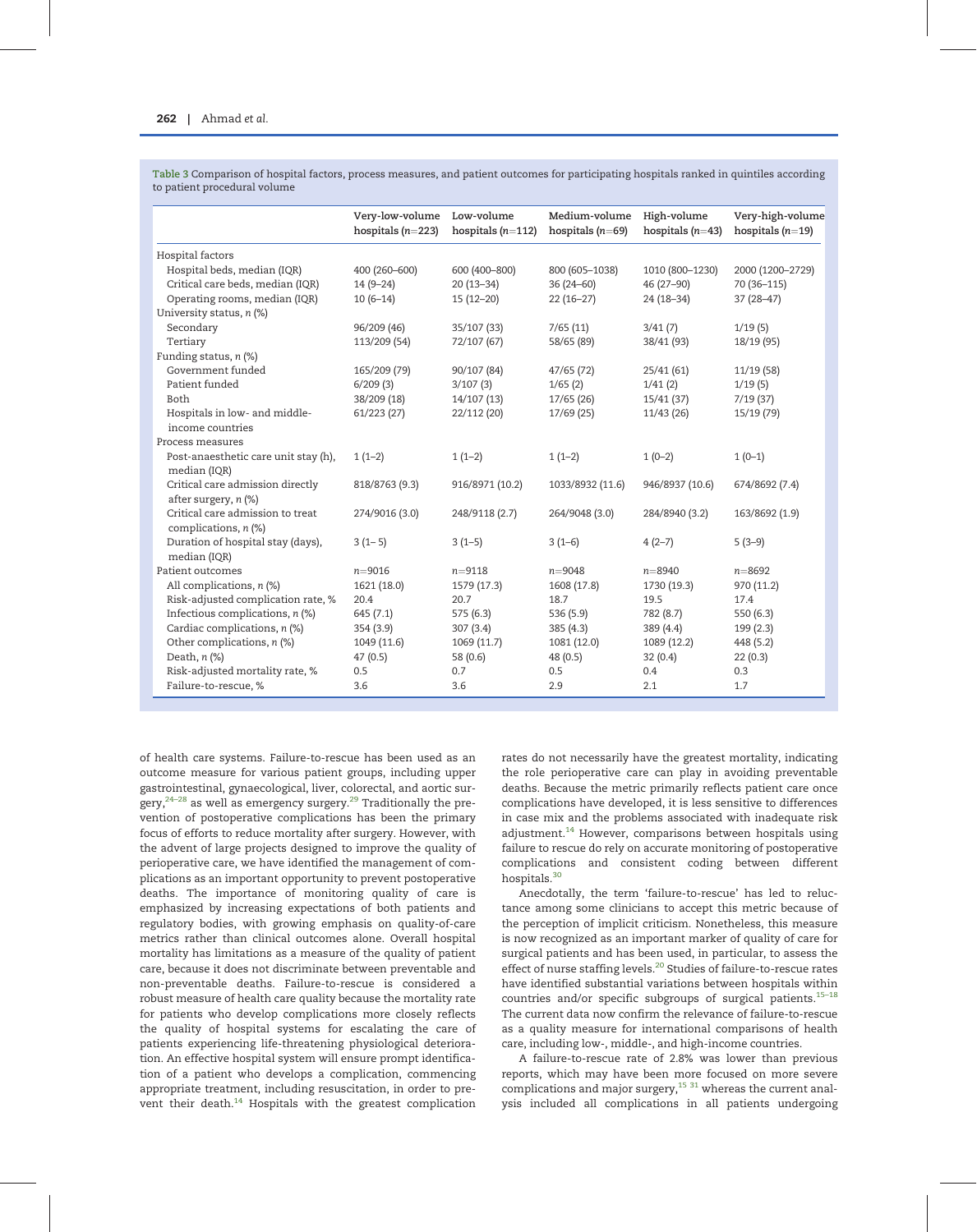

ranked in quintiles according to patient procedural volume.

inpatient surgery. Global strategies to improve access to surgical treatments must take account of the inevitable increase in demand for perioperative care services for patients who develop complications. While the surgical population is very large, few countries have any reliable system to monitor the volume of surgical activity or clinical outcomes. Data-driven improvement in quality of perioperative care may be possible even in resource-limited environments, $32$  and the need remains for robust audit and public reporting of outcomes after all surgery worldwide.<sup>33</sup>

Failure-to-rescue is determined by a variety of hospital structures and processes and has been associated with nurse:patient ratios, training of nursing and medical staff, poor access to radiology services, and emergency operating room availability. $19-21$  31 There are data to suggest a relationship between failure-torescue and the provision of good quality critical care, $28$  31 although the evidence of benefit for postoperative critical care admission is inconsistent. Two recent analyses have failed to demonstrate any mortality benefit associated with postoperative critical care admission. $34$   $35$  However, a recent analysis of emergency surgical admissions in the UK identified variations in crude mortality, which appeared to be lower in those hospitals with the highest levels of medical and nursing staffing, and of critical care beds.<sup>36</sup> Another health care registry study from the UK identified regional variations in postoperative mortality, which appeared to be related to provision and utilization of

postoperative critical care. $37$  The need for unplanned admission to critical care to treat postoperative complications is associated with a significant increase in mortality.<sup>10 38</sup>

The most widely debated determinant of failure-to-rescue is perhaps the volume–outcome relationship. The association between hospital volume and mortality has been demonstrated for complex surgical procedures $39$  and common medical emergencies.<sup>40</sup> These observations have driven service reconfigurations in various countries, but remain controversial. Activity volume might simply be a surrogate for structure and process measures of care rather than quality, and the causality of the relationship could simply reflect the possibility that hospitals with better outcomes can attract more referrals. It was not an objective of this analysis to explore volume–outcomes relationships; we ranked quintiles by volume simply as a convenient way of comparing a large and heterogeneous group of hospitals.

Strengths of this study include the large number of consecutive patients enrolled worldwide. By developing a simple data set consisting primarily of categorical variables, we were able to minimize the amount of missing data. Patient-level variables were selected on the basis that they were objective, routinely collected for clinical reasons, could be transcribed with a high level of accuracy, and would be relevant to a risk-adjustment model that included a wide variety of surgical procedures. The online data entry system was designed specifically for ISOS and included a variety of internal error checks, while avoiding the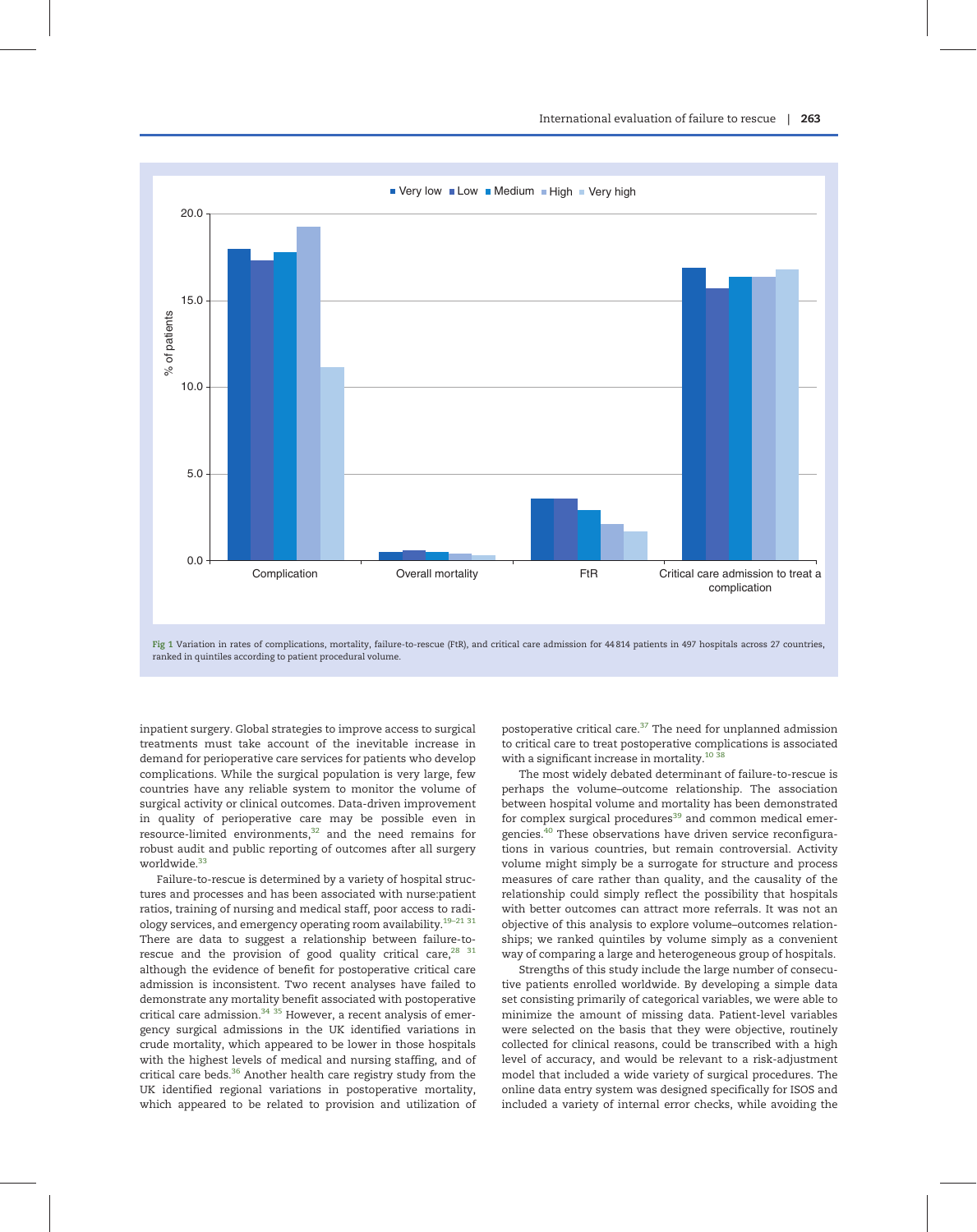

ranked in quintiles according to risk adjusted complication rates.

redundant functionality of generic software designed for complex trials. High levels of concordance in the random sample of patients selected for duplicate data entry further demonstrate the quality of the data capture process.

The study also has a number of weaknesses. Overall complication rates were slightly lower than those previously reported in the USA.<sup>15</sup> This could be due to differences in patient risk factors and the surgical procedures included, in particular non-elective surgery and the lower proportion of upper gastrointestinal surgery that contributed to failure-to-rescue rates in previous studies. Despite the large sample size, we cannot consider this study as representative of current practice in all countries. Only a small proportion of hospitals took part in a small number of countries. Many patients were enrolled in large university hospitals while smaller, low-volume centres were underrepresented. This might be more important for the lowand middle-income countries that took part. We note that crude complication and mortality rates were lower in one highvolume country, reducing the overall event rate and hence the number of occasions on which failure-to-rescue might occur. There is also a preponderance of hospitals from low- and middle-income countries in the highest-volume quintile.

Although we planned to enrol every eligible patient undergoing surgery during the study period, we cannot be sure of the exact proportion of eligible patients included. The definition of failure-to-rescue is dependent on how postoperative complications are measured and defined. The analytical approach to comparing failure-to-rescue rates between hospitals is sensitive to the method of data collection. In ISOS, data were collected for 1 week in a large number of hospitals, giving a large number of outcome events but a relatively low event rate for individual hospitals. This precludes repetition of the analysis used in some previous research.<sup>15</sup> In mixed surgical populations, riskadjustment models can only include variables available for all patient groups. However, the most useful covariates are often specific to smaller categories of patients such as cardiac (EuroSCORE) or colorectal surgery (tumour grading). Inevitably, there will be a higher degree of unmeasured confounding when exploring outcomes in a mixed population.

#### Conclusions

These findings suggest that failure-to-rescue is an effective metric of international health care performance in the elective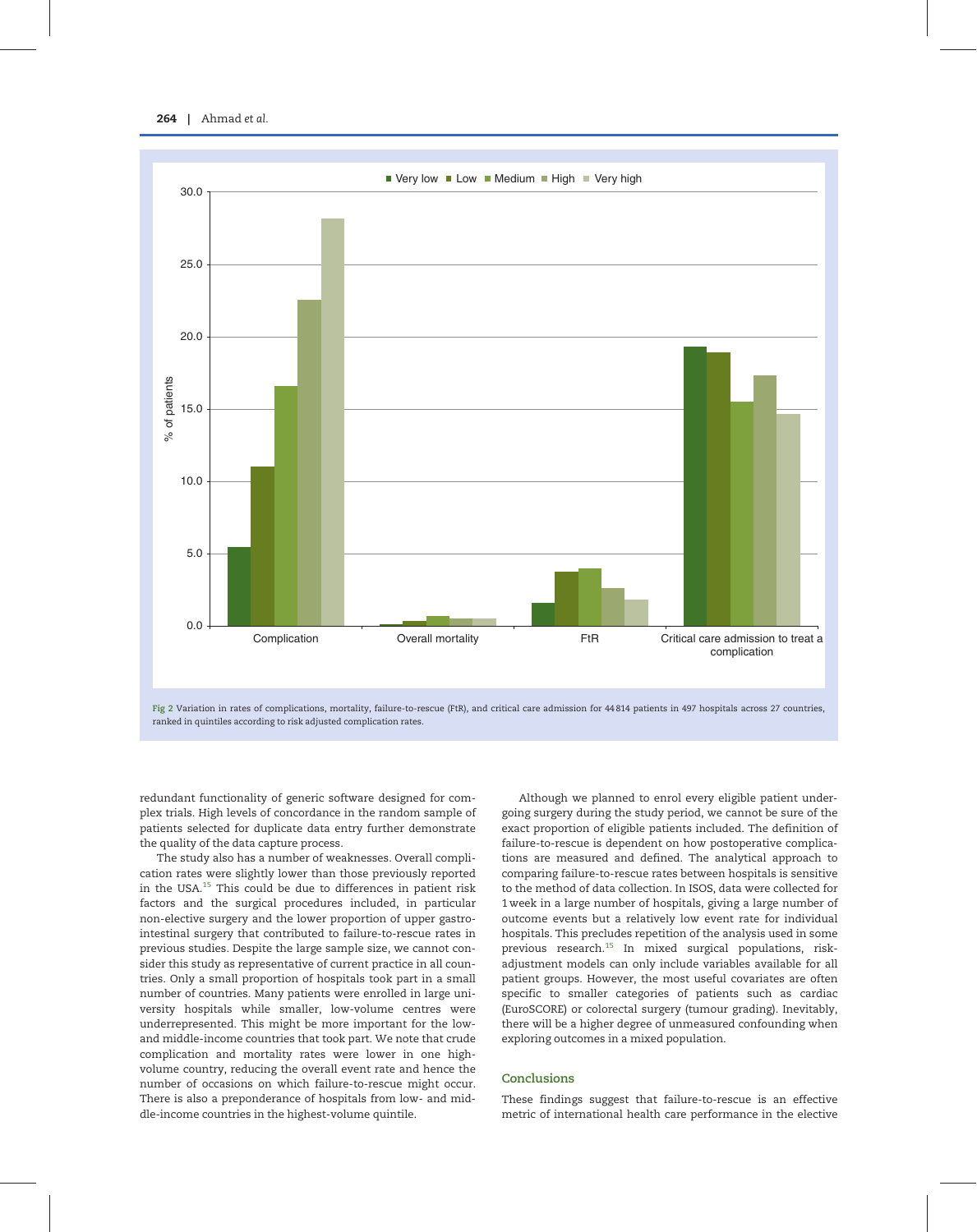surgical population. Failure-to-rescue rates varied more than two-fold between the best- and worst-performing hospitals, suggesting the occurrence of preventable death after surgery in some health care systems. Global initiatives to increase access to surgical treatments should take account of the need for safe and effective perioperative care in order to reduce failure-torescue rates. Failure-to-rescue and similar metrics could support developing nations in the use of data-driven approaches to quality improvement that have proved effective in high-income countries. The safety and quality of patient care must be a priority for the global health agenda, as well as improving the provision of health care. Further research is needed to develop cost-effective ways to audit and deliver high-quality perioperative care in resource-limited environments.

# Author contributions

ISOS investigators were entirely responsible for study design, conduct, and data analysis. All authors had full data access and are solely responsible for data interpretation, drafting and critical revision of the manuscript, and the decision to submit for publication.

# Supplementary material

Supplementary material is available at British Journal of Anaesthesia online.

# Declarations of interest

R.P. holds research grants and has given lectures and/or performed consultancy work for Nestle Health Sciences, BBraun, Medtronic, GlaxoSmithKline, and Edwards Lifesciences, and is a member of the Associate Editorial Board of the British Journal of Anaesthesia. W.B. has given lectures for AbbVie and performed consultancy work for Medtronic/Covidien and his department holds unrestricted research grants from Medtronic and Boston Scientific. A.H. has given lectures for Edwards Lifesciences and performed consultancy work for BBraun and UPmed. C.H. has given lectures for Edwards Lifesciences. I.G. has given lectures and/or performed consultancy work for Covidien, AbbVie, Merck Sharp & Dohme, BBraun, Pfizer, AstraZeneca, Antibiotice, and Fresenius. R.A.B. received travel funding from CSL Behring and fees from AbbVie for preparation of educational material and lectures. R.A.B. is a clinical consultant for Philips Research and a member of the Associate Editorial Board of the British Journal of Anaesthesia. All other authors declare they have no conflicts of interest.

# Funding

This was an investigator-initiated study funded by Nestle Health Sciences through an unrestricted research grant and by a National Institute for Health Research (UK) Professorship held by R.P. The study was sponsored by Queen Mary University of London.

# References

- 1. Alkire BC, Raykar NP, Shrime MG, et al. Global access to surgical care: a modelling study. Lancet Glob Health 2015; 3: e316–23
- 2. The Lancet Commission on Global Surgery. 2015. Available from www.globalsurgery.info (accessed 5 October 2015)
- 3. Rose J, Weiser TG, Hider P, Wilson L, Gruen RL, Bickler SW. Estimated need for surgery worldwide based on prevalence of diseases: a modelling strategy for the WHO Global Health Estimate. Lancet Glob Health 2015; 3: S13–20
- 4. Scally CP, Thumma JR, Birkmeyer JD, Dimick JB. Impact of surgical quality improvement on payments in Medicare patients. Ann Surg 2014; 262: 249–52
- 5. Govaert JA, Fiocco M, van Dijk WA, et al. Costs of complications after colorectal cancer surgery in the Netherlands: building the business case for hospitals. Eur J Surg Oncol 2015; 41: 1059–67
- 6. Flott K, Fontana G, Dhingra-Kumar N, Yu A, Durkin M, Darzi A. Health care must mean safe care: enshrining patient safety in global health. Lancet 2017; 389: 1279–81
- 7. Glance LG, Lustik SJ, Hannan EL, et al. The Surgical Mortality Probability Model: derivation and validation of a simple risk prediction rule for noncardiac surgery. Ann Surg 2012; 255: 696–702
- 8. Jencks SF, Williams MV, Coleman EA. Rehospitalizations among patients in the Medicare fee-for-service program. N Engl J Med 2009; 360: 1418–28
- 9. Noordzij PG, Poldermans D, Schouten O, Bax JJ, Schreiner FA, Boersma E. Postoperative mortality in The Netherlands: a population-based analysis of surgery-specific risk in adults. Anesthesiology 2010; 112: 1105–15
- 10. Pearse RM, Moreno RP, Bauer P, et al. Mortality after surgery in Europe: a 7 day cohort study. Lancet 2012; 380: 1059–65
- 11. Abbott TE, Fowler JA, Dobbs TD, Harrison EM, Gilllies MA, Pearse RM. Frequency of surgical treatment and related hospital procedures in the United Kingdom: a national ecological study using hospital episode statistics. Br J Anaesth 2017; 119: 249–57
- 12. Aylin P, Alexandrescu R, Jen MH, Mayer EK, Bottle A. Day of week of procedure and 30 day mortality for elective surgery: retrospective analysis of hospital episode statistics. BMJ 2013; 346: f2424
- 13. Symons NR, Moorthy K, Almoudaris AM, et al. Mortality in high-risk emergency general surgical admissions. Br J Surg 2013; 100: 1318–25
- 14. Silber JH, Romano PS, Rosen AK, Wang Y, Even-Shoshan O, Volpp KG. Failure-to-rescue: comparing definitions to measure quality of care. Med Care 2007; 45: 918–25
- 15. Ghaferi AA, Birkmeyer JD, Dimick JB. Variation in hospital mortality associated with inpatient surgery. N Engl J Med 2009; 361: 1368–75
- 16. Silber JH, Rosenbaum PR, Schwartz JS, Ross RN, Williams SV. Evaluation of the complication rate as a measure of quality of care in coronary artery bypass graft surgery. JAMA 1995; 274: 317–23
- 17. Silber JH, Williams SV, Krakauer H, Schwartz JS. Hospital and patient characteristics associated with death after surgery. A study of adverse occurrence and failure to rescue. Med Care 1992; 30: 615–29
- 18. Sinha S, Ata Ozdemir B, Khalid U, et al. Failure-to-rescue and interprovider comparisons after elective abdominal aortic aneurysm repair. Br J Surg 2014; 101: 1541–50
- 19. Aiken LH, Clarke SP, Sloane DM, Sochalski J, Silber JH. Hospital nurse staffing and patient mortality, nurse burnout, and job dissatisfaction. JAMA 2002; 288: 1987–93
- 20. Schmid A, Hoffman L, Happ MB, Wolf GA, DeVita M. Failure to rescue: a literature review. J Nurs Adm 2007; 37: 188–98
- 21. Aiken LH, Clarke SP, Cheung RB, Sloane DM, Silber JH. Educational levels of hospital nurses and surgical patient mortality. JAMA 2003; 290: 1617–23